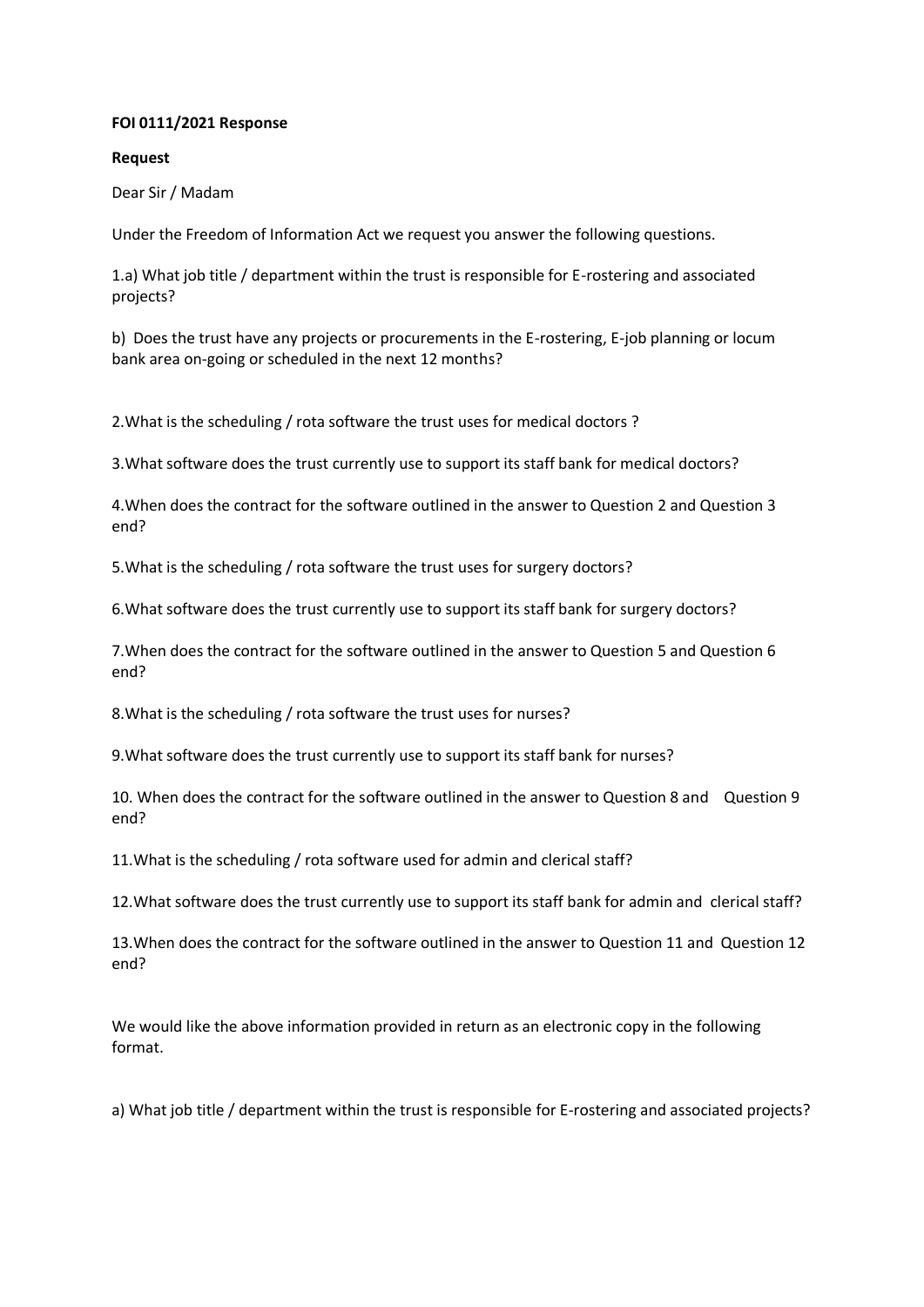b) Does the trust have any projects or procurements in the E-rostering, E-job planning or locum bank area on-going or scheduled in the next 12 months?

|                           | <b>Rostering Software</b> | <b>End Date</b> | <b>Bank Software</b> | <b>End Date</b> |
|---------------------------|---------------------------|-----------------|----------------------|-----------------|
| <b>Medical Doctors</b>    |                           |                 |                      |                 |
| Surgery doctors           |                           |                 |                      |                 |
| <b>Nurses</b>             |                           |                 |                      |                 |
| <b>Admin and Clerical</b> |                           |                 |                      |                 |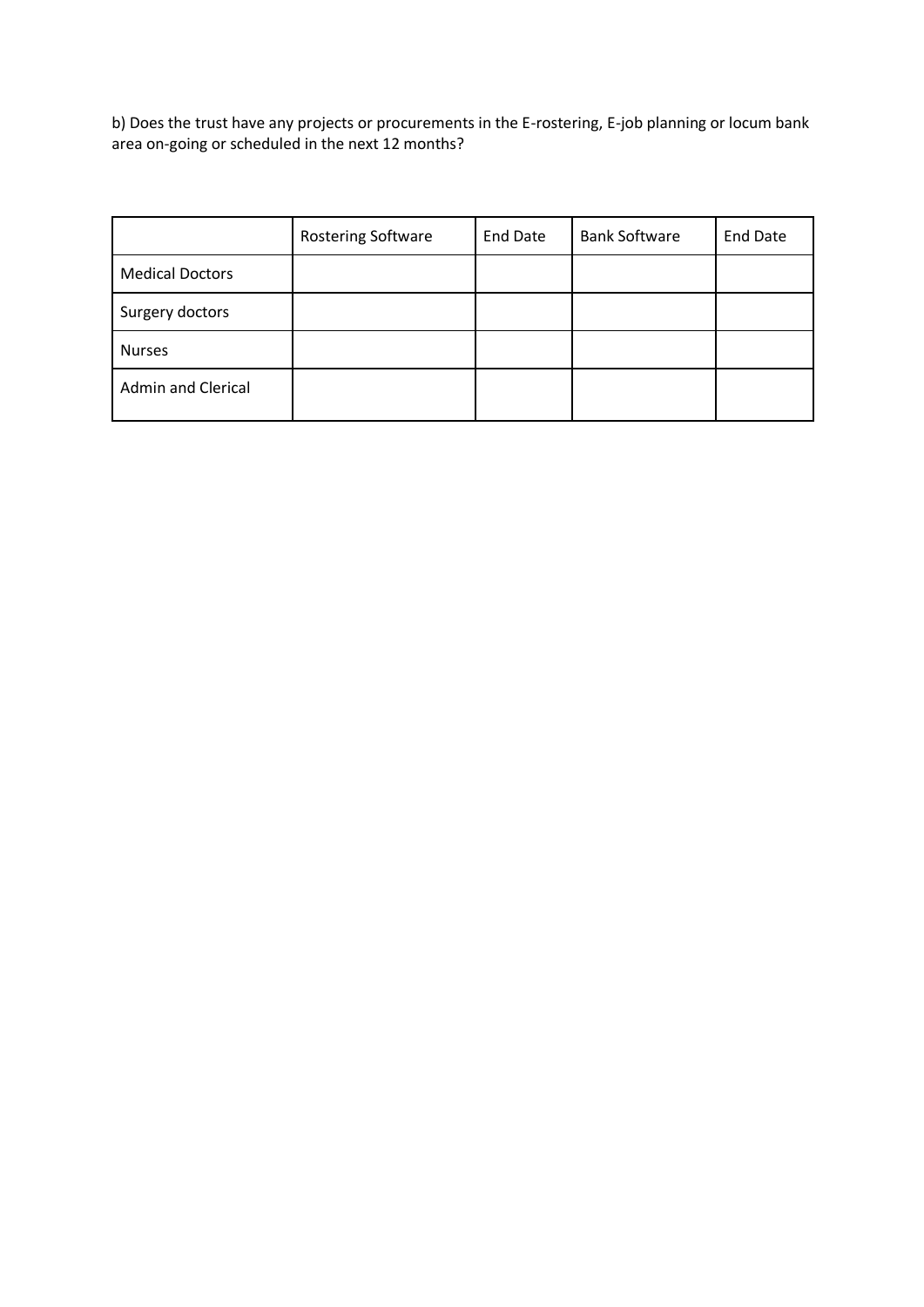### **Response**

# **1.a) What job title / department within the trust is responsible for E-rostering and associated projects?**

Workforce Systems Lead – ICT Service Delivery Team

# **b) Does the trust have any projects or procurements in the E-rostering, E-job planning or locum bank area on-going or scheduled in the next 12 months?**

The Trust has the following:

- Safcare,
- Locum on Duty
- ESRgo

### **2.What is the scheduling / rota software the trust uses for medical doctors ?**

#### Allocate Software

### **3.What software does the trust currently use to support its staff bank for medical doctors?**

Allocate Software

# **4.When does the contract for the software outlined in the answer to Question 2 and Question 3 end?**

December 2021

### **5.What is the scheduling / rota software the trust uses for surgery doctors?**

N/A – please note that Birmingham and Solihull Mental Health Foundation Trust explicitly provide mental health services.

#### **6.What software does the trust currently use to support its staff bank for surgery doctors?**

Please refer to the response provided in question 5.

# **7.When does the contract for the software outlined in the answer to Question 5 and Question 6 end?**

Please refer to the response provided in question 5.

### **8.What is the scheduling / rota software the trust uses for nurses?**

Allocate Software - Healthroster

### **9.What software does the trust currently use to support its staff bank for nurses? BankStaff –**